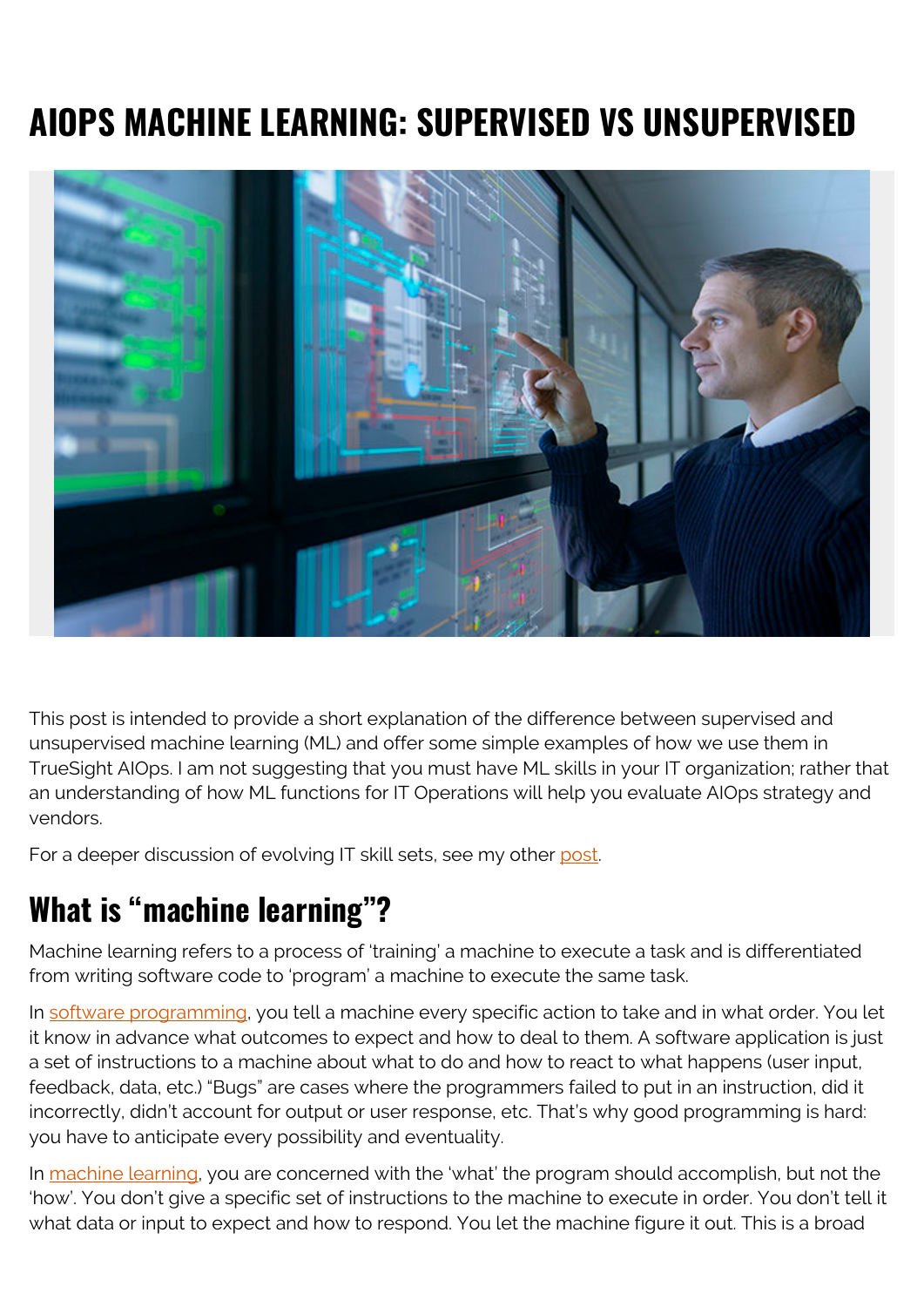generalization but you get the point.

- Obviously, you can't start out from nothing. Machine learning requires the user to make [design](https://digitalist.global/talks/the-designers-guide-to-machine-learning/) [decisions](https://digitalist.global/talks/the-designers-guide-to-machine-learning/) about what analytics and algorithms the machine should use to learn.
- Also obviously, the more complex and abstract your task is, the more complicated machine learning becomes. Therefore, machine learning is generally implemented to solve very specific problems.
- Additionally, there are different ways to train the machine based on the desired task. These different approaches are captured in the terms 'supervised' and 'unsupervised' machine learning.

#### **Supervised Machine Learning**

If a machine needs to learn a task using sample data ("input") and an expected outcome ("output"), then the learning is supervised. Supervised machine learning gives the machine a starting point – the *input* – and an end point – the *output*. The job of the machine is to infer how to get from input to output.

The machine must be told the 'what', it has to figure out the 'how'. In supervised machine learning:

- The 'supervisor' must make decisions about what sample data will best train the machine.
- The supervisor must determine what learning algorithm should be used.
- The supervisor must verify the accuracy of the machine output.

Once the machine can accurately give the expected output from the sample data, it can be considered 'trained'. It can then be applied to input data that has not previously been analyzed. This type of machine learning is best used on data that is *labeled* (in the IT world = "structured") to solve [classification](https://medium.com/datadriveninvestor/classification-algorithms-in-machine-learning-85c0ab65ff4) problems like 'spam/not spam' or 'threat/not threat' and [regression](https://medium.com/datadriveninvestor/regression-in-machine-learning-296caae933ec) problems like 'when will metric X hit 90%'.

#### **Unsupervised Machine Learning**

Machine learning is unsupervised when you have input data but no expected outcome. With no outcome, you can't train the machine so the input data cannot be used as a sample. Instead, the machine is tasked to learn from the data itself. There are no correct answers and no supervisor.

Unsupervised machine learning is used to look at the structure of the data or the distribution of elements in the data set. It is used for [clustering](https://www.analyticsvidhya.com/blog/2016/11/an-introduction-to-clustering-and-different-methods-of-clustering/) to identify inherent groupings like common phrases in logs/events, or associations, like the frequency when X failure occurs, failure Y also occurs.

# **Machine Learning Considerations and BMC Implementations**

What type of machine learning should be used depends on the data available and the problem you are trying to solve. No one approach works for everything, and even within the same area, different approaches have tradeoffs. Some considerations for machine learning in AIOps:

Whether you pick supervised or unsupervised learning depends on the problem. IT has problems that fit both profiles. There is no one single "correct" approach: different IT problems require different approaches and multiple different approaches can be used to solve a specific problem.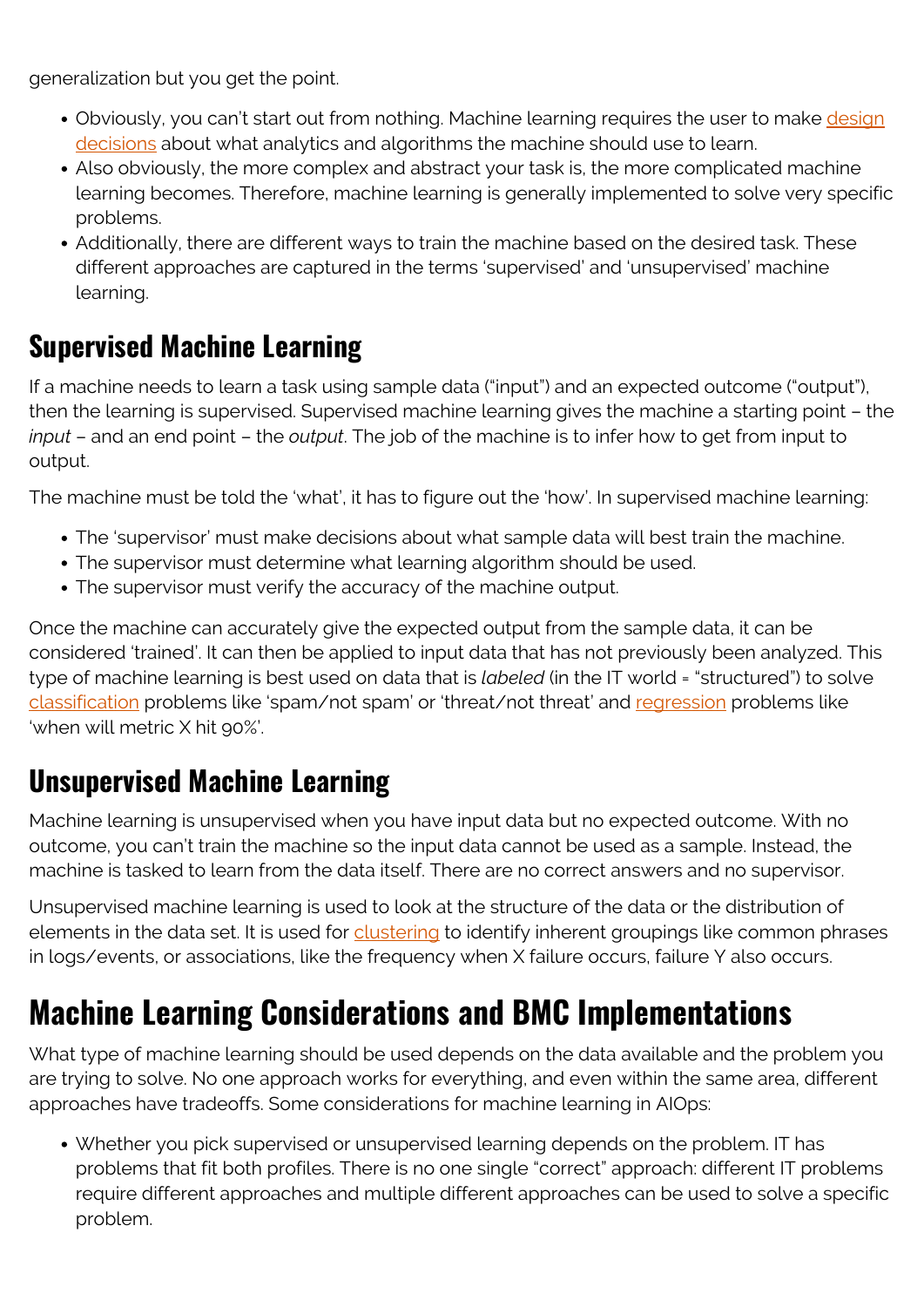Someone must make design decisions about which algorithms are used for machine learning and in the case of supervision, what data is used to train the system and what constitutes "correct". If not done by a vendor, customers must supply that knowledge themselves.

**NOTE:** If you don't know what 'good' looks like, you can't supervise machine learning.

A lot of enterprise IT data is similarly structured regardless of industry or application. E.g. CPU utilization - as a data input – is highly structured and follows general patterns regardless of what workload is running on the server you are monitoring. This means for many use cases, vendors can build machine learning analytics that will be broadly applicable across different IT environments – which BMC in fact does.

# **Some examples of machine learning in TrueSight AIOps**

Here are some examples of machine learning analytics that BMC has implemented and to which products they apply. For each one I indicate whether we have added proprietary BMC IT domain knowledge (e.g. IT data model output for supervised learning) and what value the analytics provide.

#### **Forecasting**

Forecasting is determining when metrics will hit thresholds and performing "what if?" scenarios

- **Algorithms:** Proprietary combination of multiple techniques including [Linear regression](https://blogs.bmc.com/blogs/sgd-linear-regression-example-apache-spark/), [Regime change detection](https://forecasters.org/wp-content/uploads/SAS-IIF-Report-Federspiel-Seifert-Newman.pdf), [Seasonality decomposition](https://machinelearningmastery.com/decompose-time-series-data-trend-seasonality/), [Box and Jenkins method](https://ncss-wpengine.netdna-ssl.com/wp-content/themes/ncss/pdf/Procedures/NCSS/The_Box-Jenkins_Method.pdf), and more.
- **BMC IT domain knowledge added?** Yes
- **Type of Machine Learning:** Supervised
	- The system is already trained by BMC, so you benefit without having to actively supervise, but you can modify parameters.
- **Products:** [TrueSight Capacity](https://blogs.bmc.com/it-solutions/capacity-optimization.html)
- **Value:**
	- Reduce on-premises cost up to 30% by optimization of IT resources
	- Reduce or eliminate infrastructure related application failures
	- Eliminate surprise infrastructure expenditures and budget over-runs
	- Plan for upcoming resources needs, budget and expenses

### **Dynamic Baselining**

Determine future behavior of a metric based on that metric's past behavior. Dynamic baselining incorporates seasonality.

- **Algorithms: [Poisson](https://web.archive.org/web/20190110135423/https://data.princeton.edu/wws509/notes/c4.pdf) and [normal linear](https://en.wikipedia.org/wiki/Linear_regression) regression**
- **BMC domain knowledge added?** Yes
- **Type of Machine Learning:** Unsupervised
	- Historical data from metric used without training or specific output)
- **Products: [TrueSight Capacity](https://blogs.bmc.com/it-solutions/capacity-optimization.html), [TrueSight Operations Management](https://blogs.bmc.com/it-solutions/truesight-operations-management.html)**
- **Value:**
	- Reduce event noise up to 90% and improve productivity
	- Reduce the number of incidents generated from events up to 40%
	- Proactively remediate issues before any service impact to meet SLAs